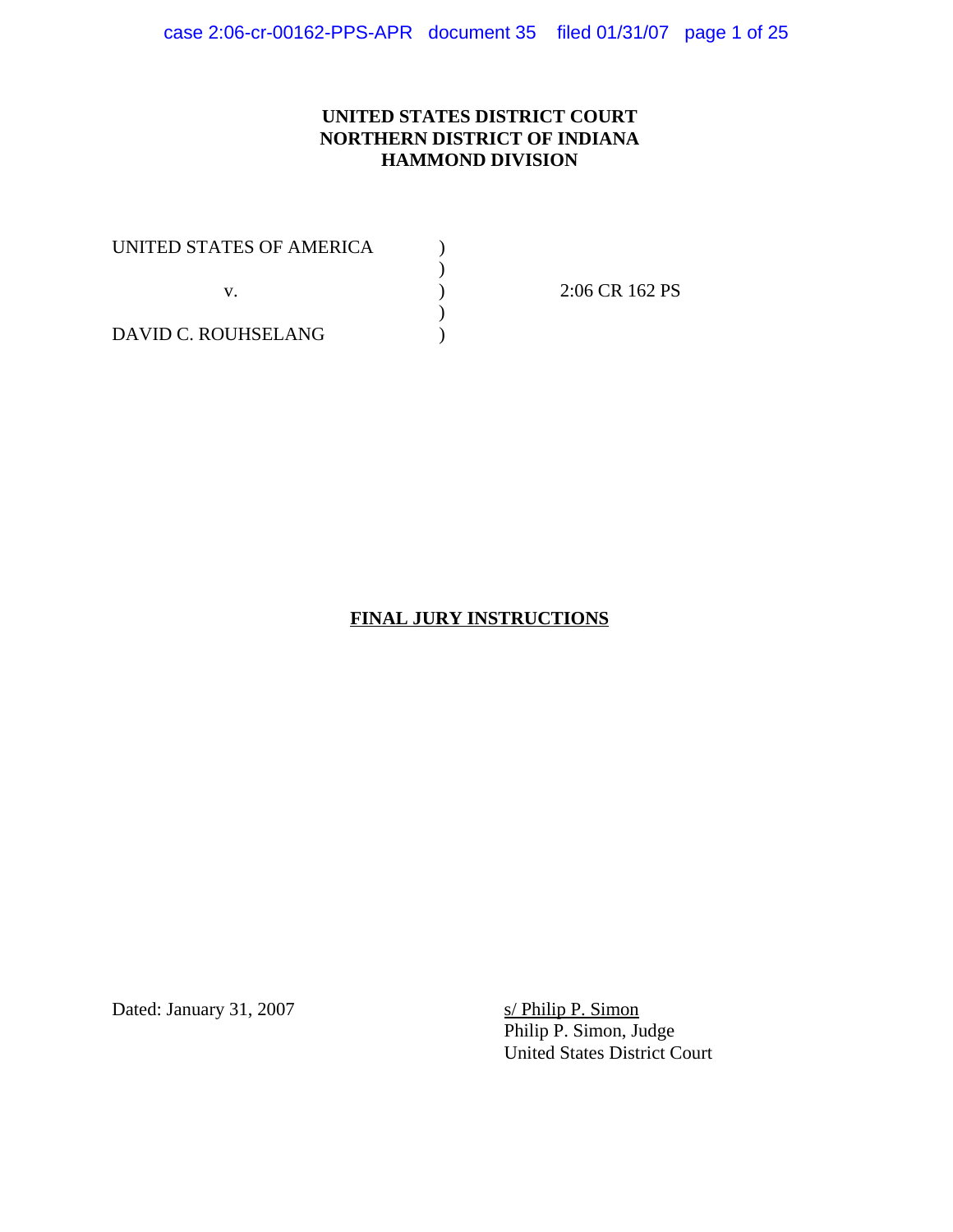Members of the jury, you have seen and heard all the evidence and the arguments of the attorneys. Now I will instruct you on the law.

You have two duties as a jury. Your first duty is to decide the facts from the evidence in the case. This is your job, and yours alone.

Your second duty is to apply the law that I give you to the facts. You must follow these instructions, even if you disagree with them. Each of the instructions is important, and you must follow all of them.

Perform these duties fairly and impartially. Do not allow sympathy, prejudice, fear, or public opinion to influence you. You should not be influenced by any person's race, color, religion, national ancestry, or sex.

Nothing I say now, and nothing I said or did during the trial, is meant to indicate any opinion on my part about what the facts are or about what your verdict should be.

#### COURT'S INSTRUCTION NO. 2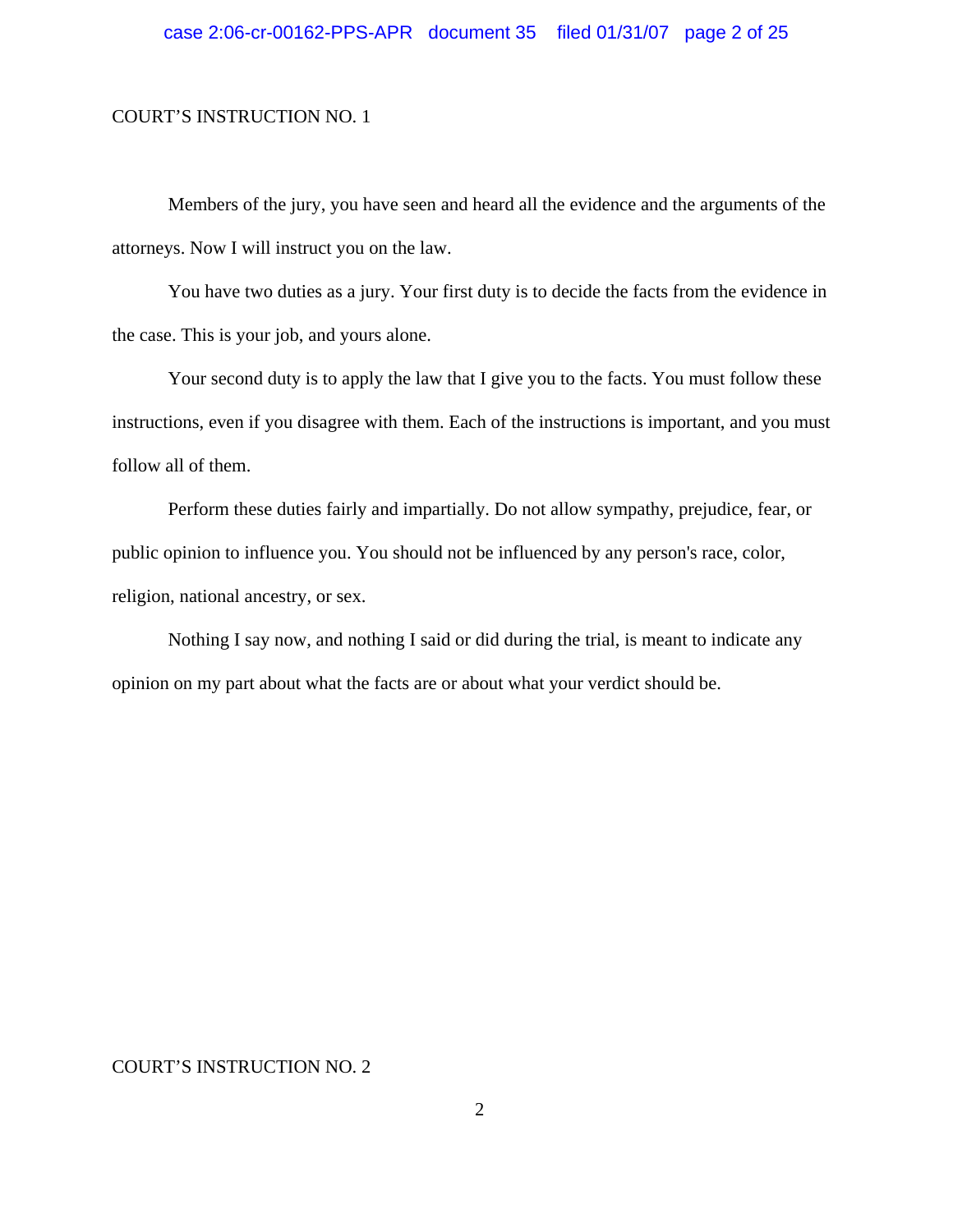# case 2:06-cr-00162-PPS-APR document 35 filed 01/31/07 page 3 of 25

The evidence consists of the testimony of the witnesses and the exhibits admitted in evidence.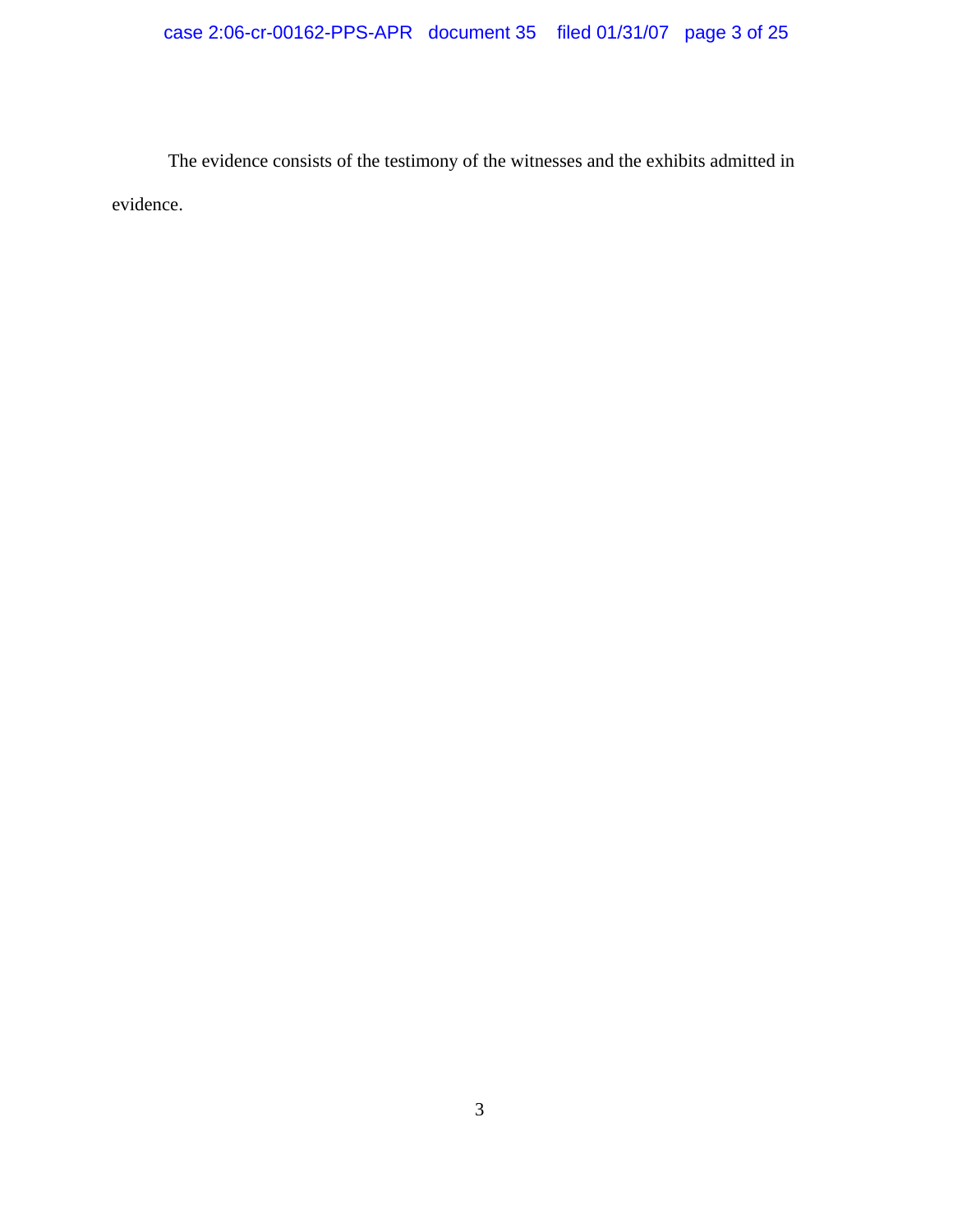You are to decide whether the testimony of each of the witnesses is truthful and accurate, in part, in whole, or not at all, as well as what weight, if any, you give to the testimony of each witness.

In evaluating the testimony of any witness, you may consider, among other things:

- the witness's age;
- the witness's intelligence;

- the ability and opportunity the witness had to see, hear, or know the things that the witness testified about;

- the witness's memory;
- any interest, bias, or prejudice the witness may have;
- the manner of the witness while testifying; and
- the reasonableness of the witness's testimony in light of all the evidence in the case.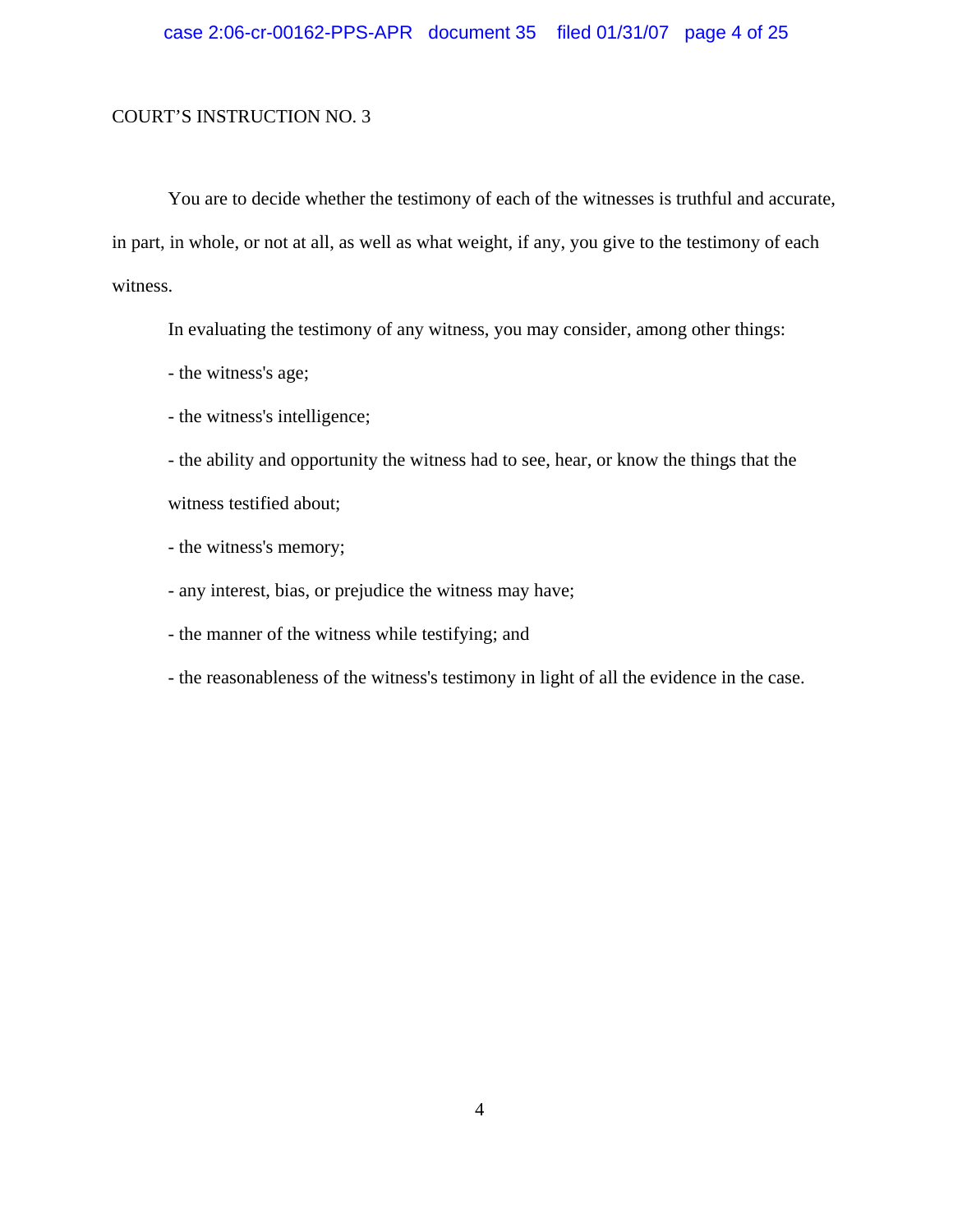# case 2:06-cr-00162-PPS-APR document 35 filed 01/31/07 page 5 of 25

### COURT'S INSTRUCTION NO. 4

You should use common sense in weighing the evidence and consider the evidence in light of your own observations in life.

In our lives, we often look at one fact and conclude from it that another fact exists. In law we call this "inference." A jury is allowed to make reasonable inferences. Any inferences you make must be reasonable and must be based on the evidence in the case.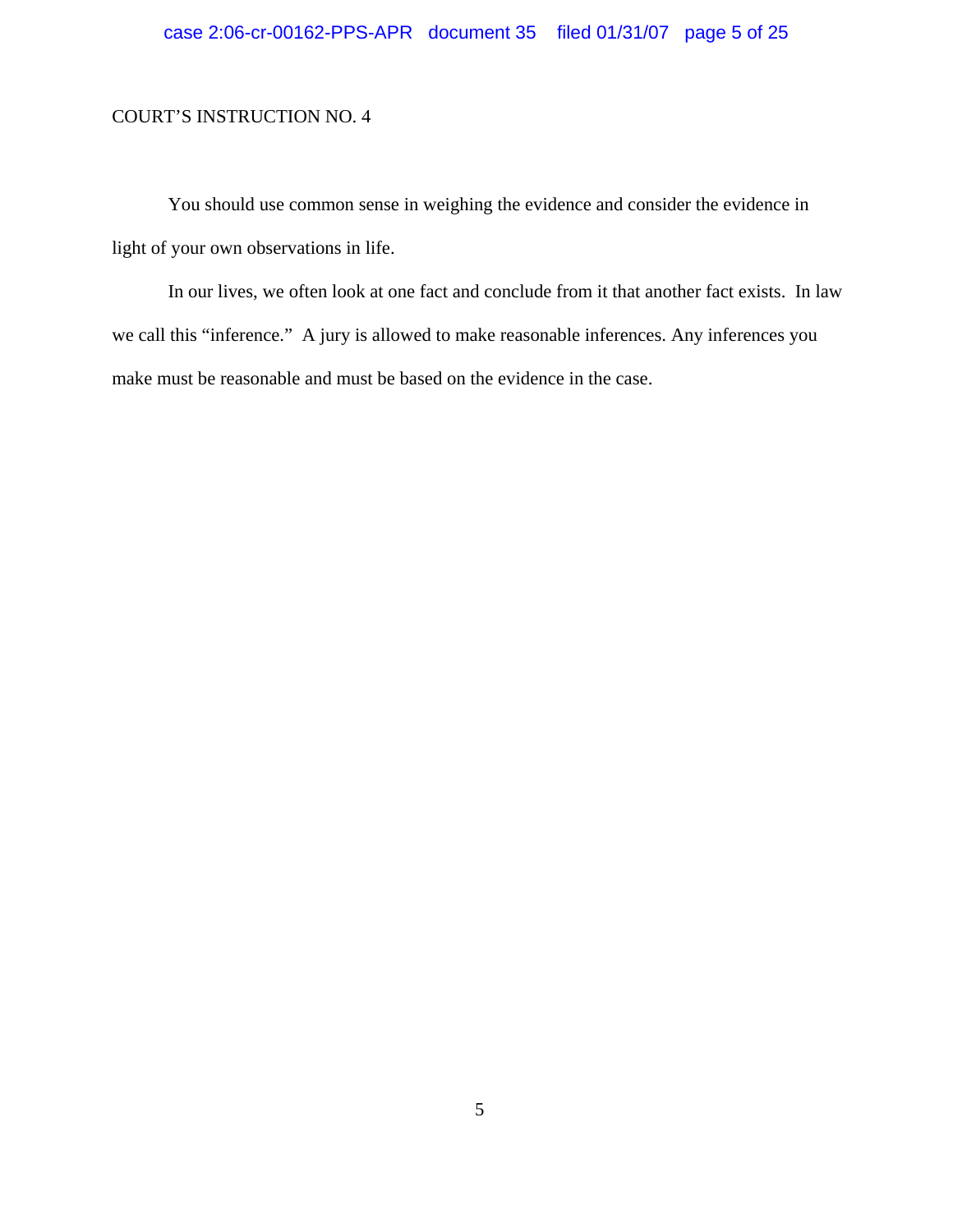Some of you have heard the phrases "circumstantial evidence" and "direct evidence." Direct evidence is the testimony of someone who claims to have personal knowledge of the commission of the crime which has been charged, such as an eyewitness. Circumstantial evidence is the proof of a series of facts which tend to show whether the defendant is guilty or not guilty. The law makes no distinction between the weight to be given either direct or circumstantial evidence. You should decide how much weight to give to any evidence. All the evidence in the case, including the circumstantial evidence, should be considered by you in reaching your verdict.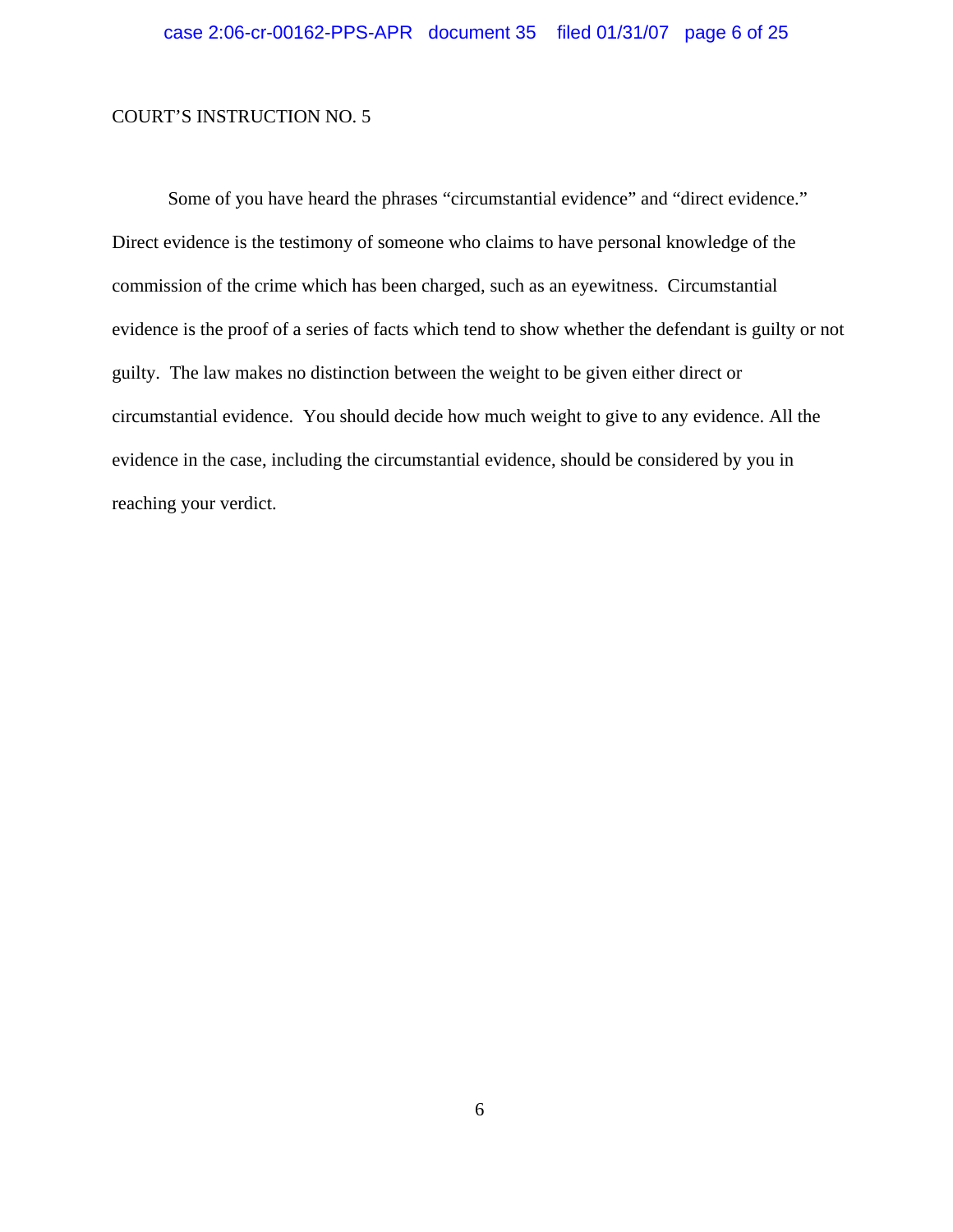Certain things are not evidence. I will list them for you:

First, anything that you may have seen or heard outside the courtroom is not evidence and must be entirely disregarded. This includes any press, radio, or television reports you may have seen or heard. Such reports are not evidence and your verdict must not be influenced in any way by such publicity.

Second, questions and objections by the lawyers are not evidence. Attorneys have a duty to object when they believe a question is improper. You should not be influenced by any objection or by my ruling on it.

Third, the lawyers' statements to you are not evidence. The purpose of these statements is to discuss the issues and the evidence. If the evidence as you remember it differs from what the lawyers said, your memory is what counts.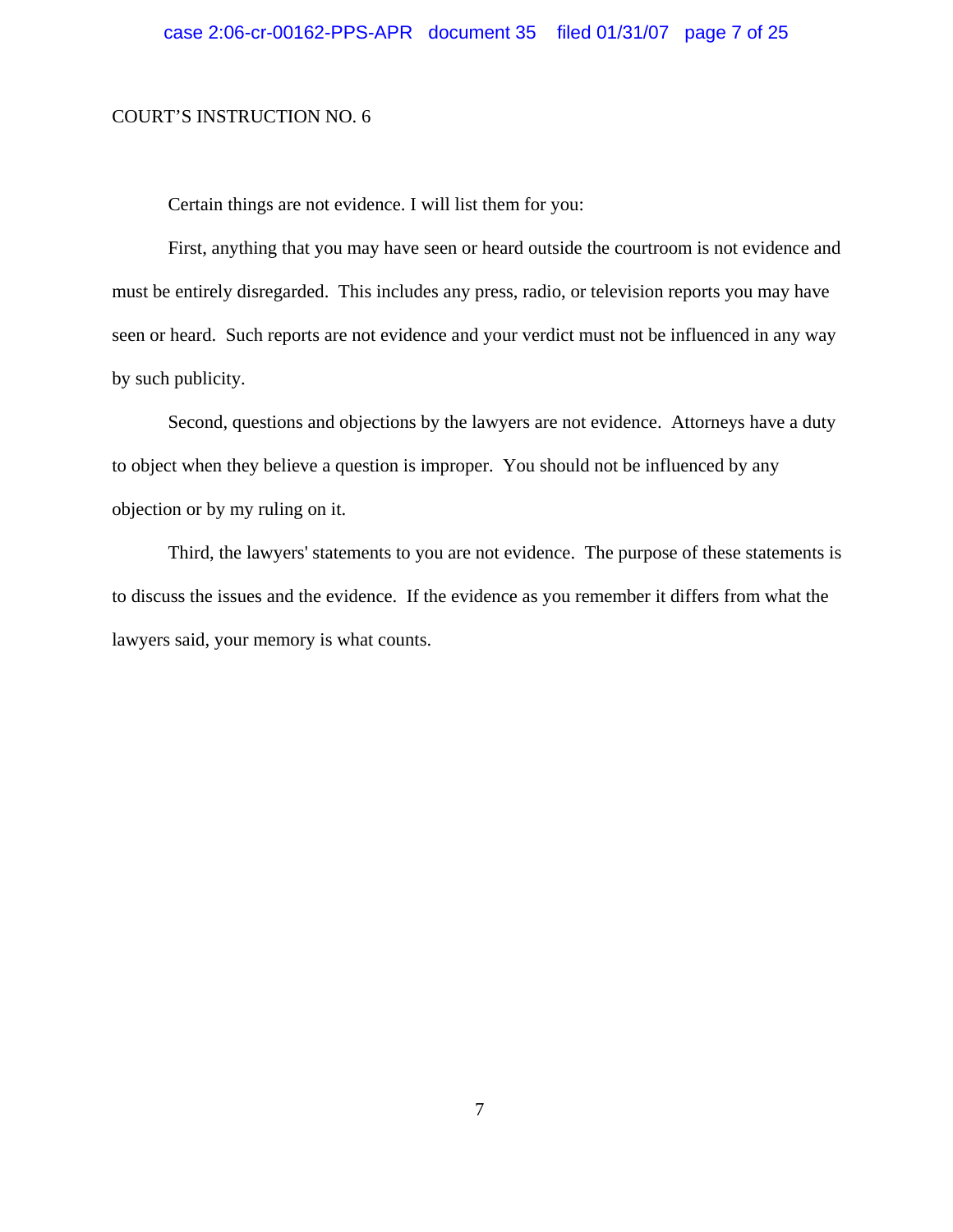The indictment in this case is the formal method of accusing the defendant of an offense and placing the defendant on trial. It is not evidence against the defendant and does not create any inference of guilt.

The defendant is charged with one count of Attempted Coercion and Enticement of a Minor. The defendant has pleaded not guilty to the charges.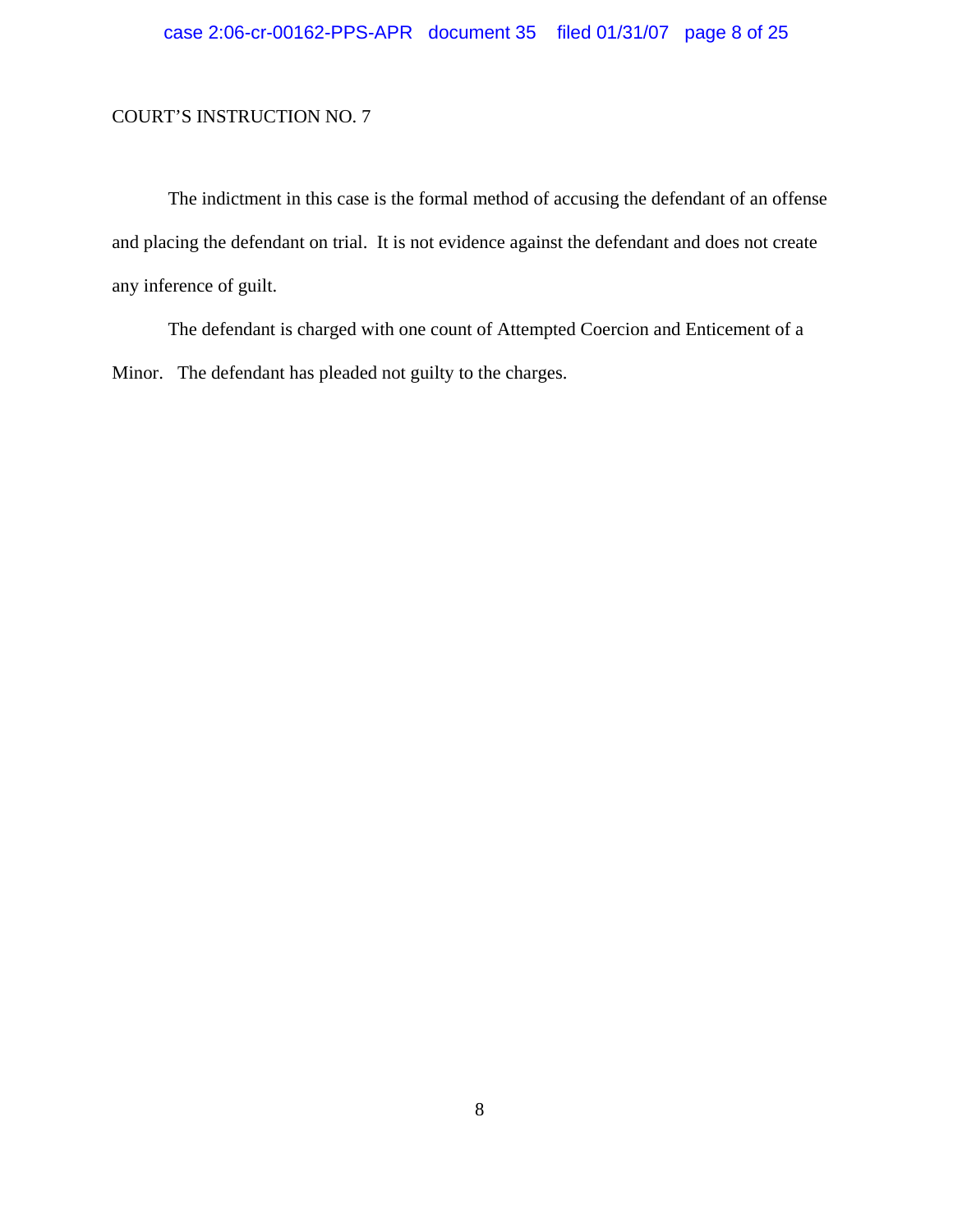The defendant is presumed to be innocent of the charges. This presumption continues during every stage of the trial and your deliberations on the verdict. It is not overcome unless from all the evidence in the case you are convinced beyond a reasonable doubt that the defendant is guilty as charged. The government has the burden of proving the guilt of the defendant beyond a reasonable doubt. This burden of proof stays with the government throughout the case. The defendant is never required to prove his innocence or to produce any evidence at all.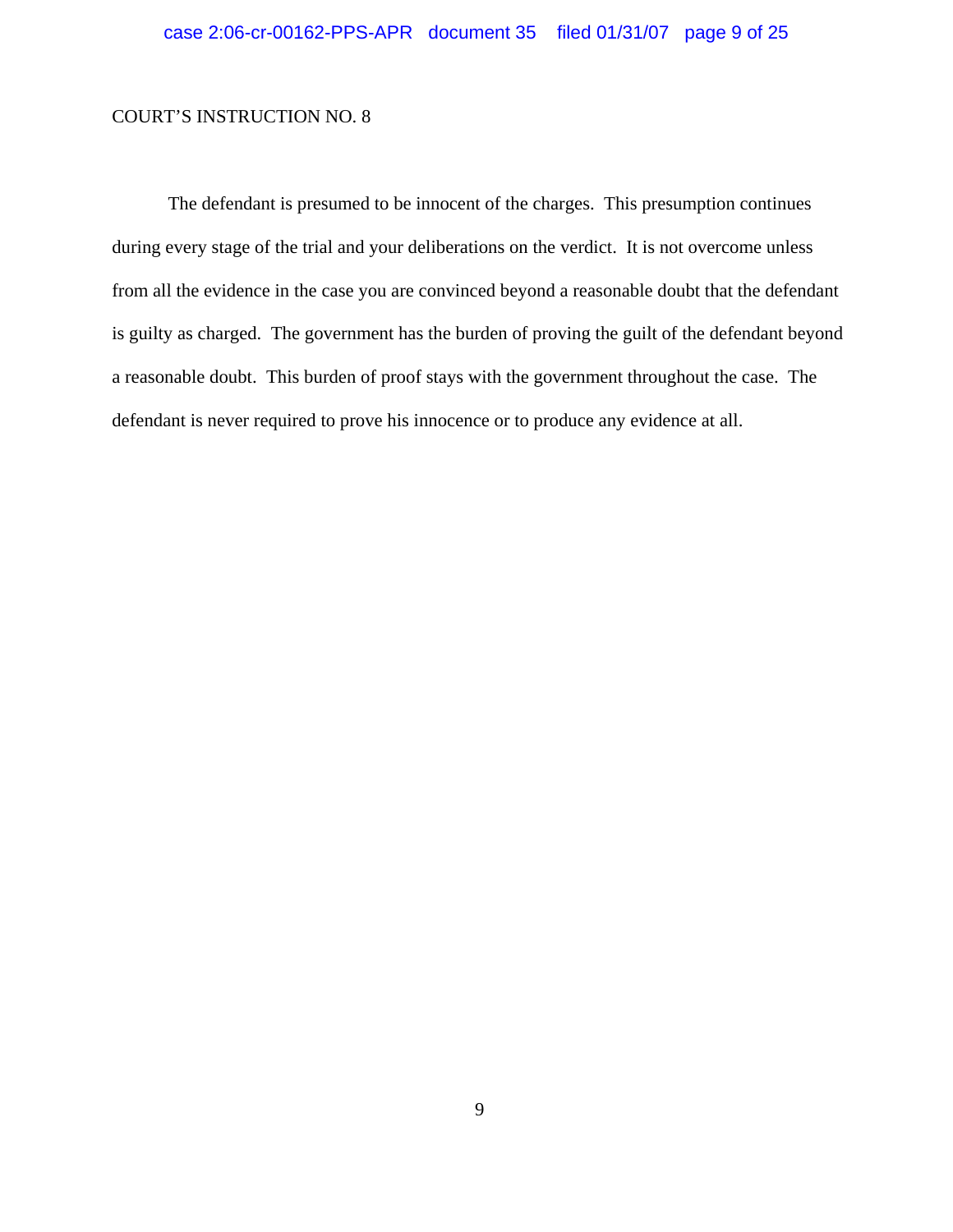# case 2:06-cr-00162-PPS-APR document 35 filed 01/31/07 page 10 of 25

# COURT'S INSTRUCTION NO. 9

The defendant has an absolute right not to testify. The fact that the defendant did not testify should not be considered by you in any way in arriving at your verdict.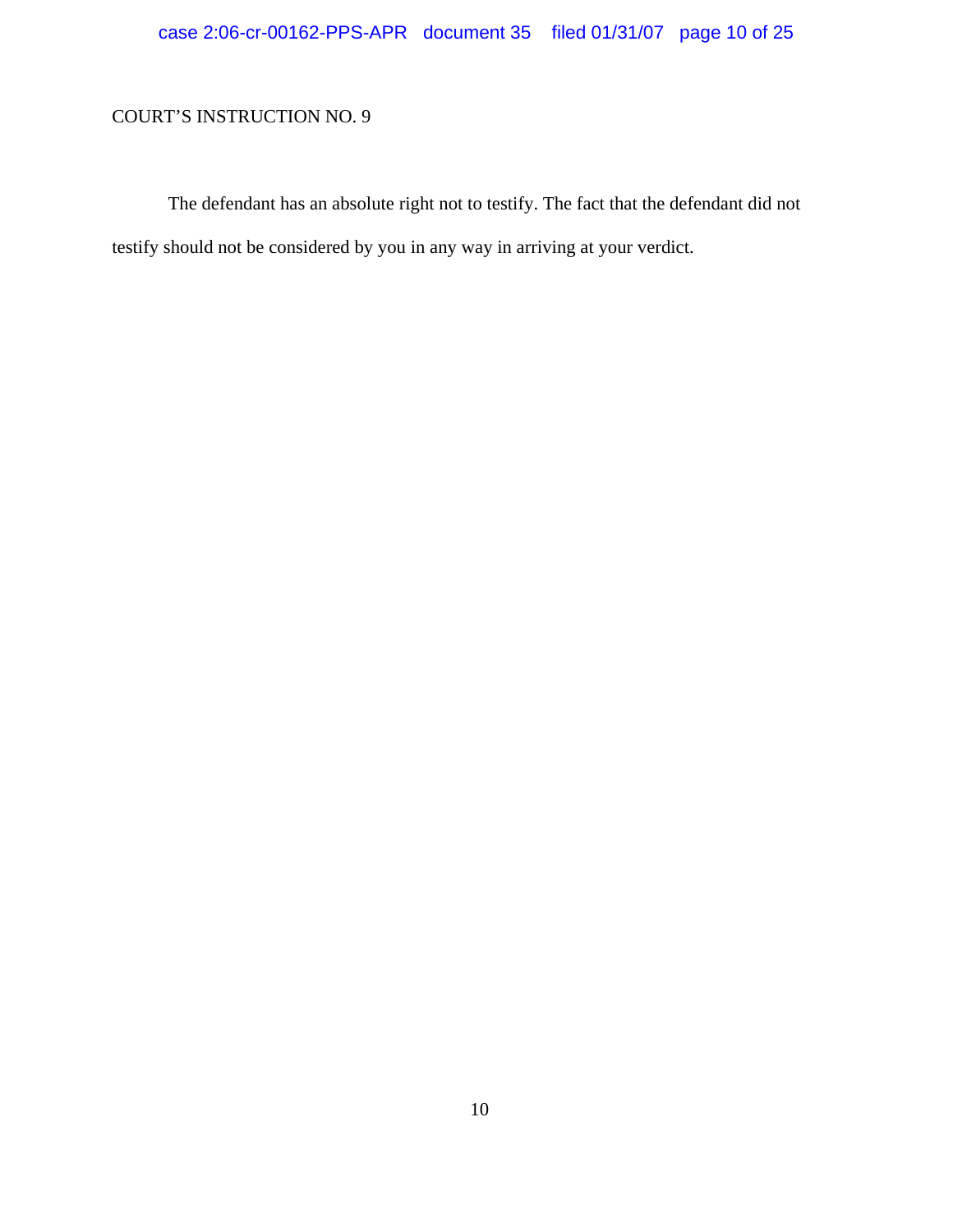You have heard evidence of acts of the defendant other than those charged in the indictment. You may consider this evidence only on the question of intent and knowledge. You should consider this evidence only for this limited purpose.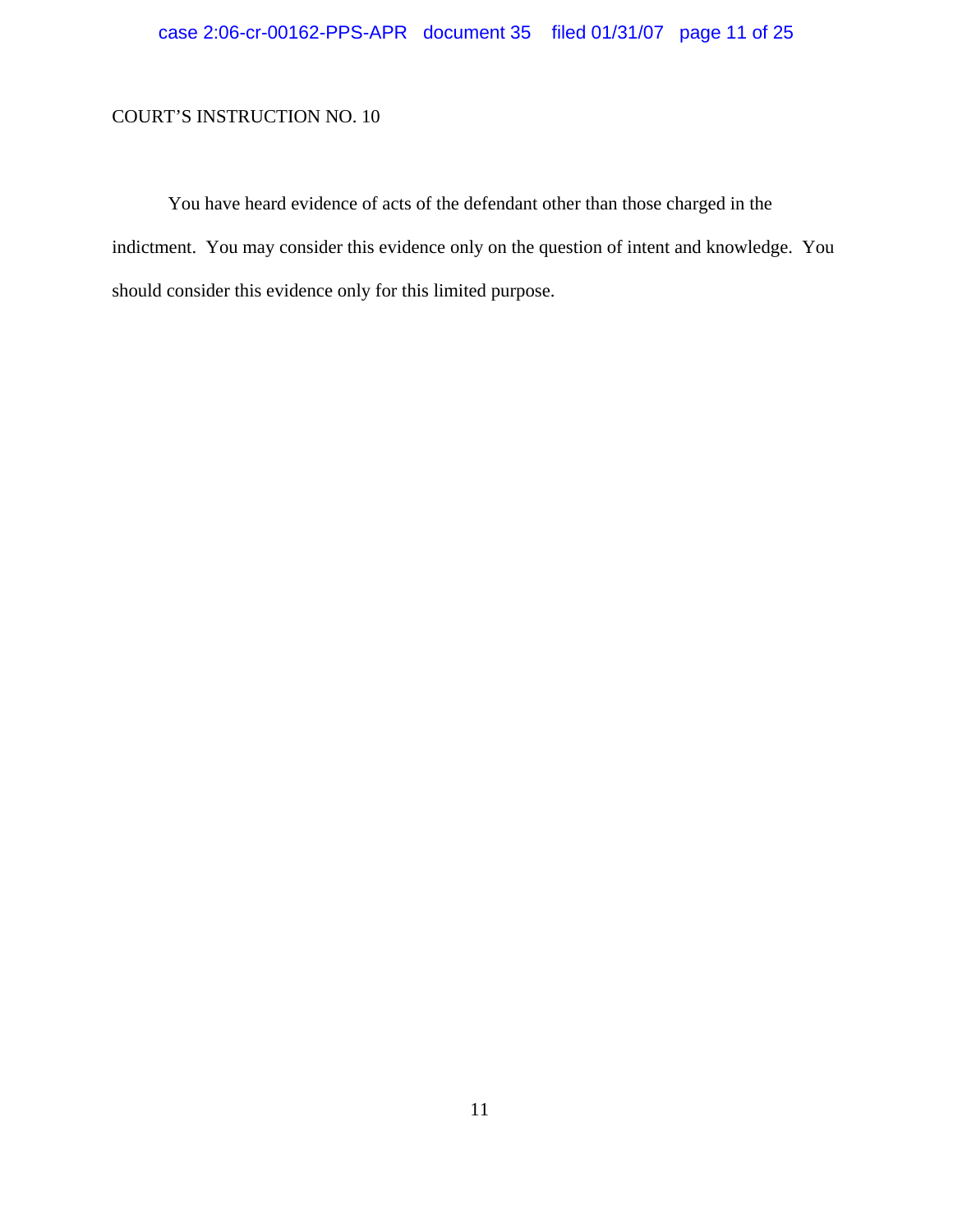You have heard a witness give opinions about matters requiring special knowledge or skill. You should judge this testimony in the same way that you judge the testimony of any other witness. The fact that such a person has given an opinion does not mean that you are required to accept it. Give the testimony whatever weight you think it deserves, considering the reasons given for the opinion, the witness' qualifications, and all of the other evidence in the case.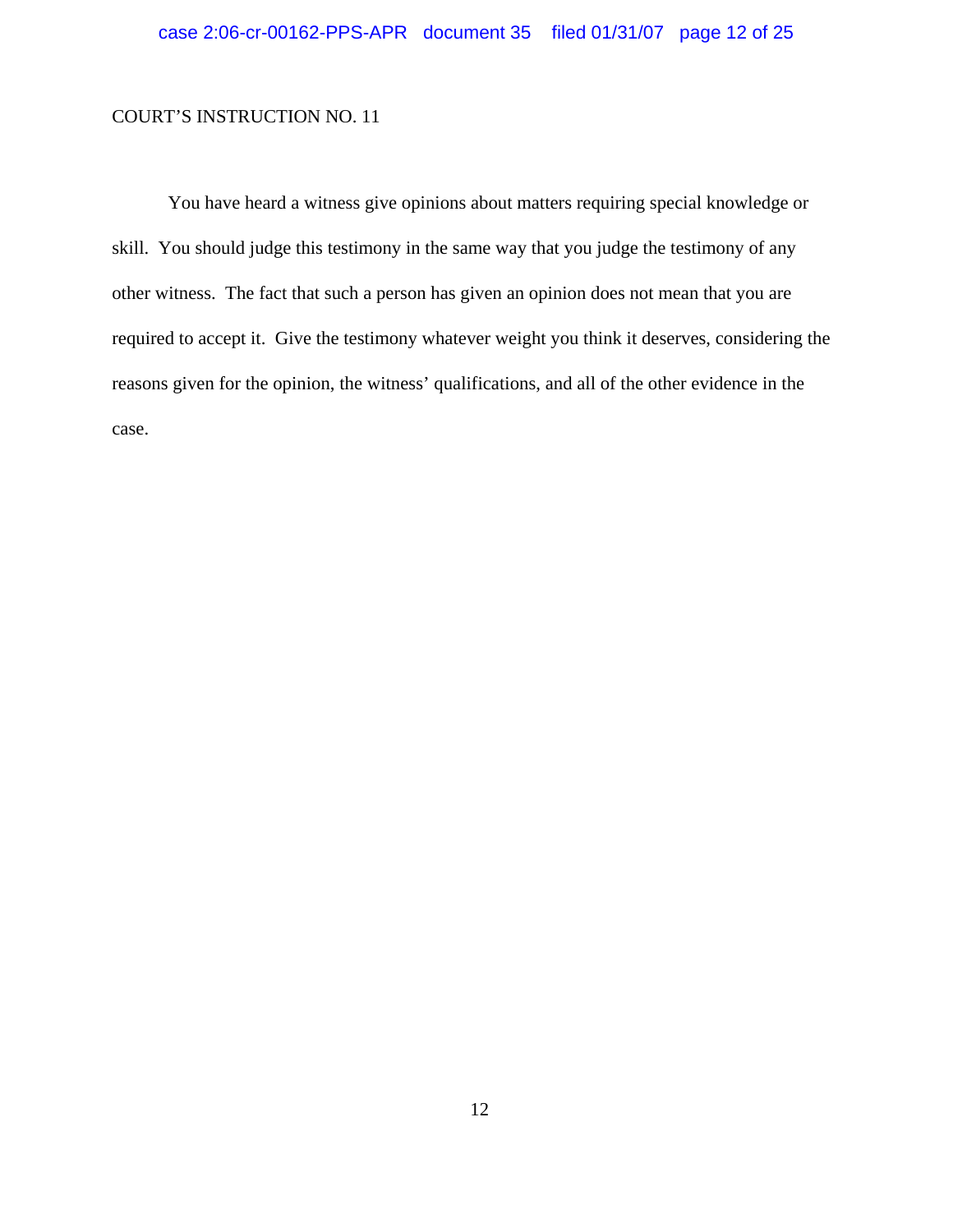The defendant is charged in Count One of the indictment with violations of Title 18, United States Code, Section 2422(b), which states:

"Whoever, using any facility or means of interstate or foreign commerce, knowingly attempts to persuade, induce, entice, or coerce any individual who has not attained the age of 18 years, to engage in any sexual activity for which any person can be charged with a criminal offense, violates this section."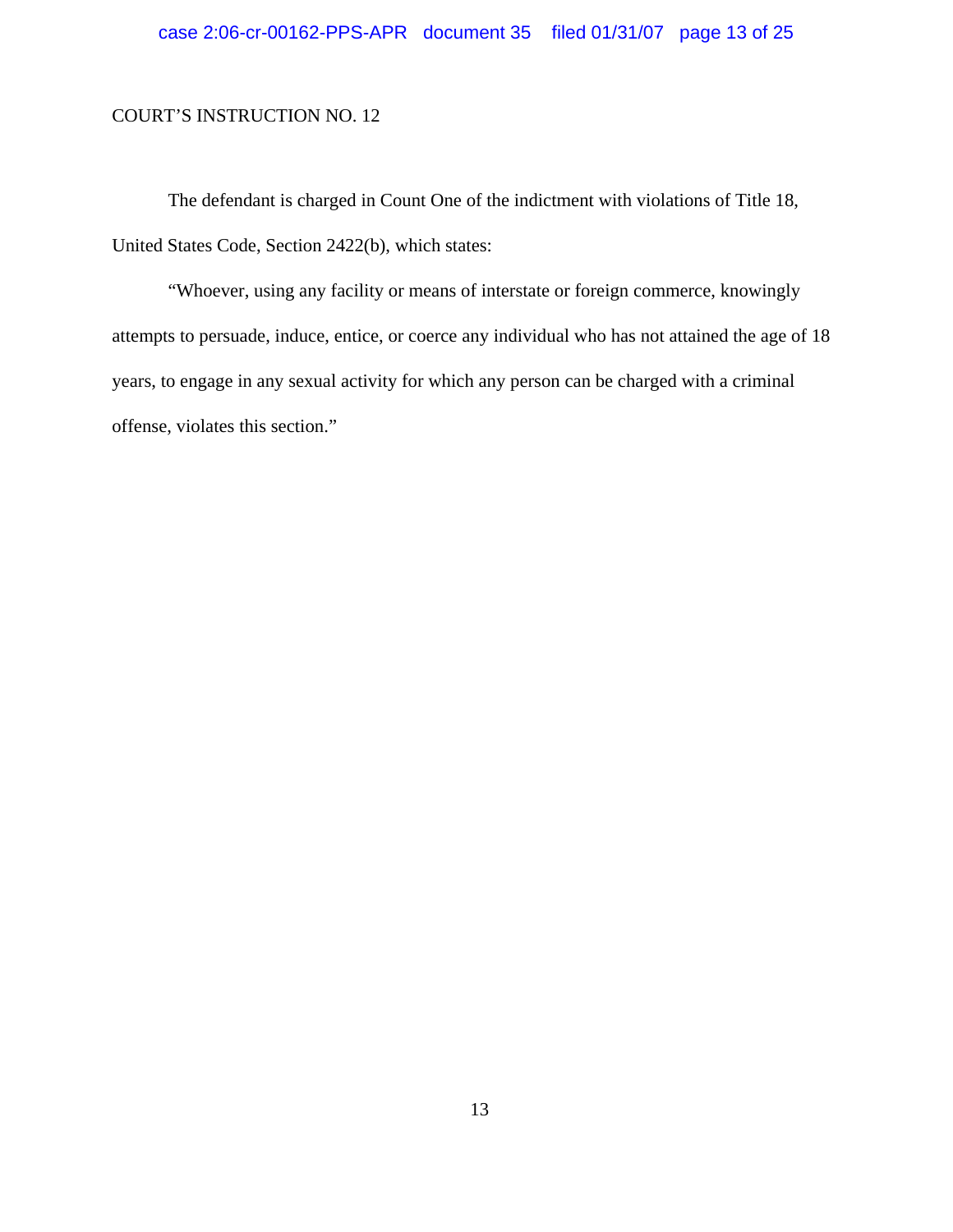To sustain the charges in Count One of the indictment, the government must prove the following propositions:

First: The defendant used a facility or means of interstate commerce;

Second: In an attempt;

Third: To knowingly persuade, induce, entice, or coerce a person under 18 years of age; Fourth: To engage in any sexual activity for which any person can be charged with a criminal offense.

If you find from your consideration of all of the evidence that any of these propositions has not been proved beyond a reasonable doubt, then you should find the defendant not guilty of that charge.

If, on the other hand, you find from your consideration of all of the evidence that each of these propositions has been proved beyond a reasonable doubt, then you should find the defendant guilty of that charge.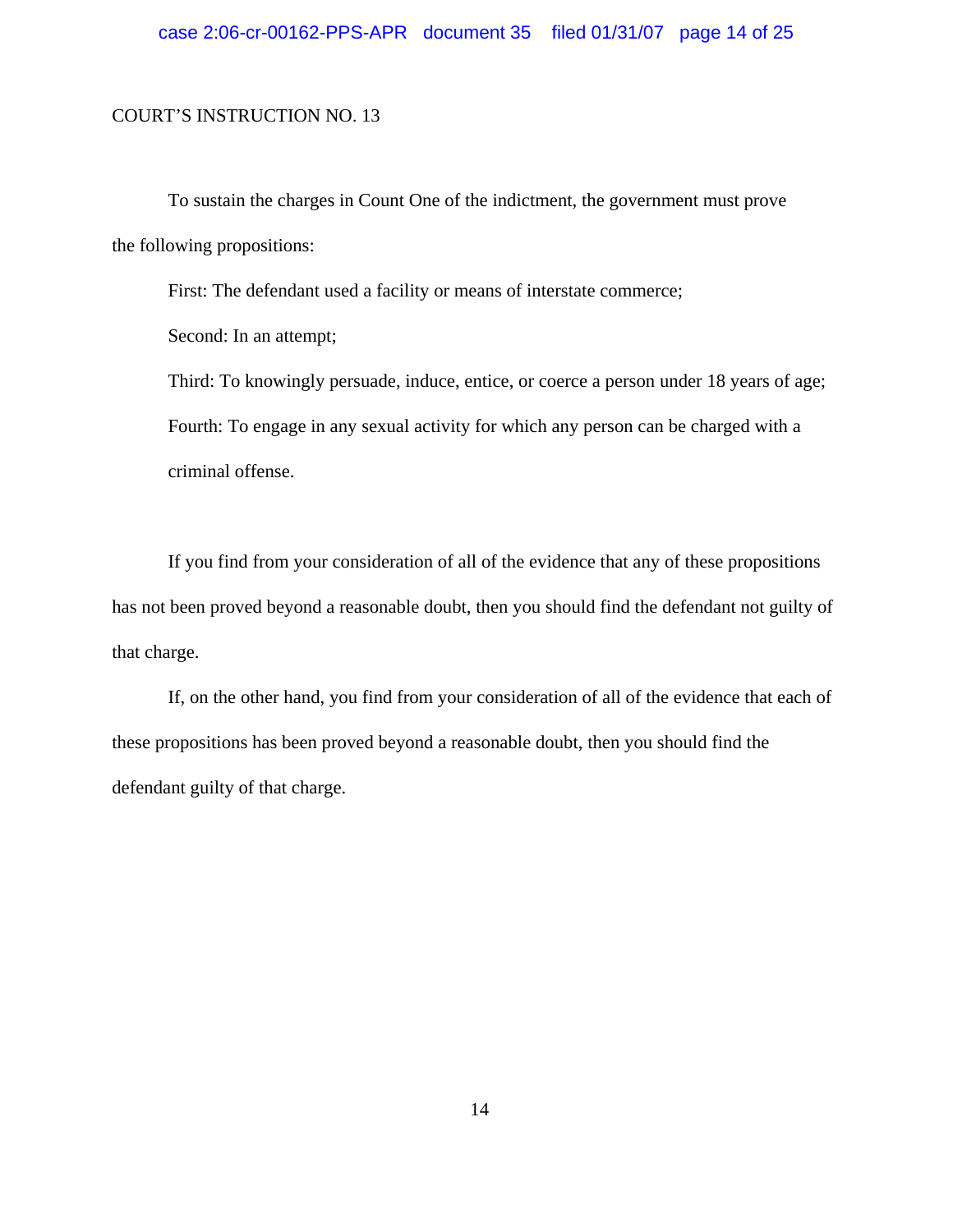# case 2:06-cr-00162-PPS-APR document 35 filed 01/31/07 page 15 of 25

# COURT'S INSTRUCTION NO. 14

To "attempt" means that the defendant knowingly took a substantial step toward the commission of the offense with the intent to commit that offense.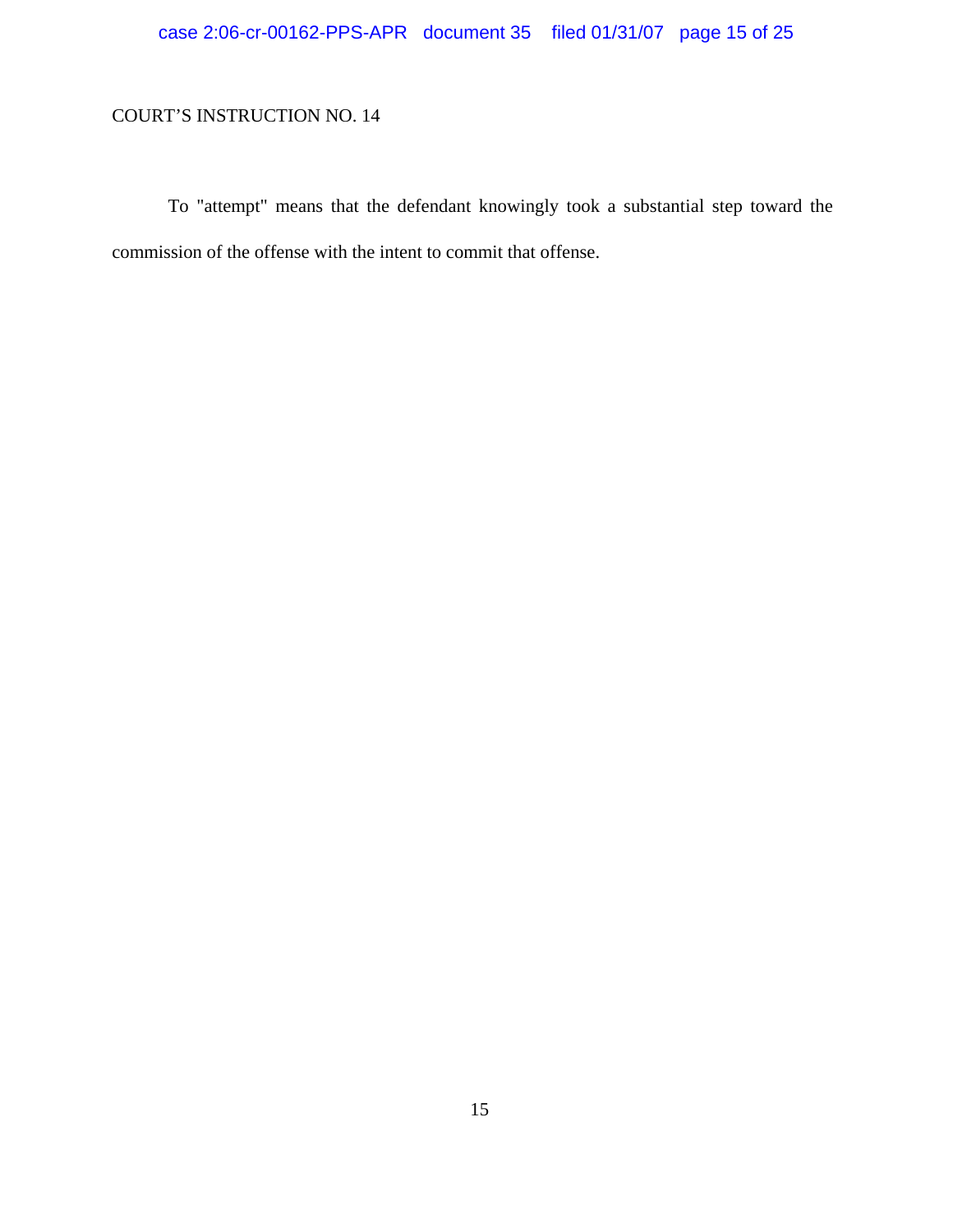# case 2:06-cr-00162-PPS-APR document 35 filed 01/31/07 page 16 of 25

### COURT'S INSTRUCTION NO. 15

When the word "knowingly" is used in these instructions, it means that the defendant realized what he was doing and was aware of the nature of his conduct, and did not act through ignorance, mistake or accident.

Knowledge may be proved by the defendant's conduct, and by all the facts and circumstances surrounding the case.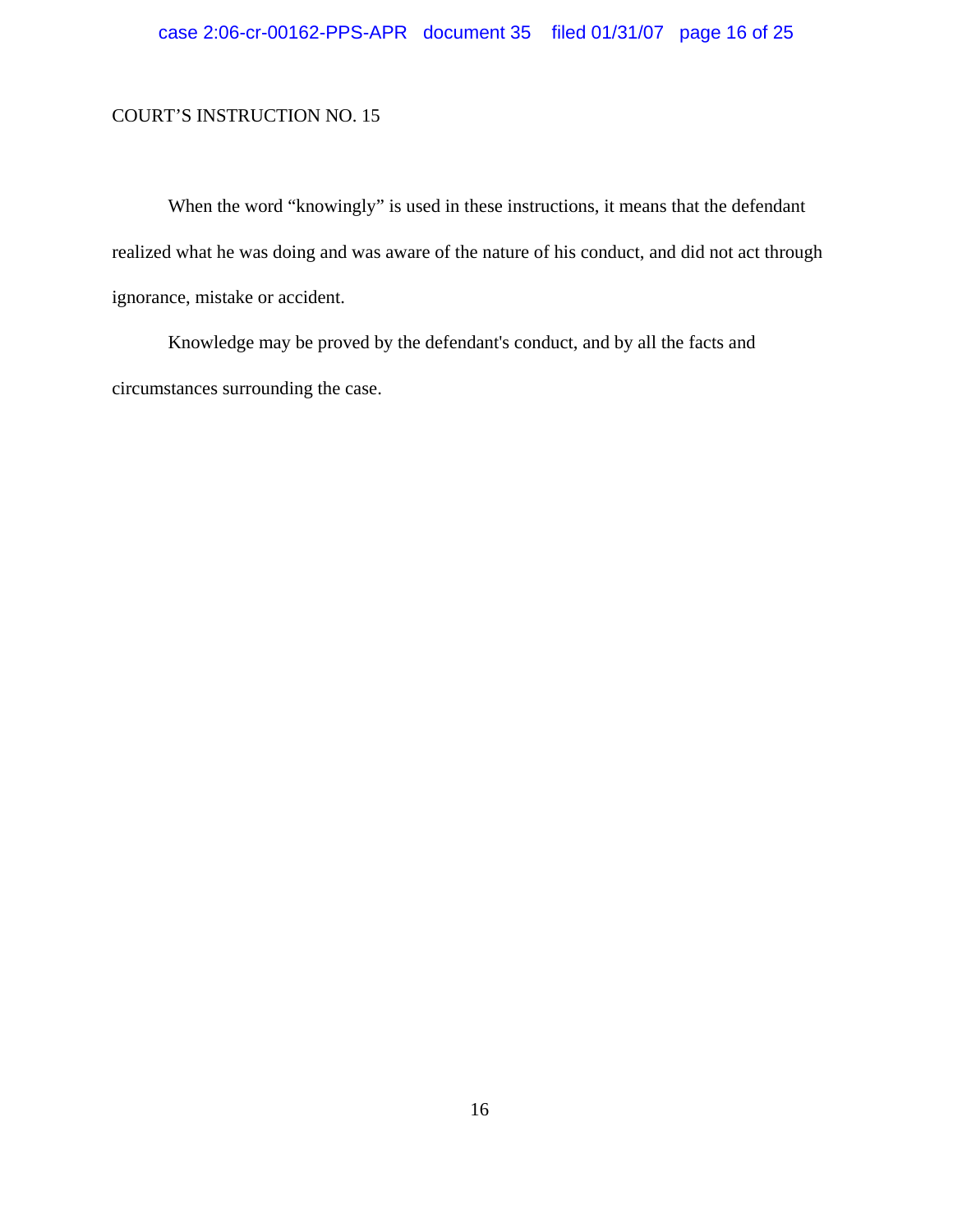As used in Title 18, United States Code, § 2422(b), the phrase "to engage in any sexual activity for which any person can be charged with a criminal offense," means that the act or conduct attempted by the defendant must have been in violation of some state or federal law. In this case, the government has alleged that the defendant's conduct was a criminal offense under the laws of the State of Indiana. Specifically, the government has alleged that the defendant's conduct constituted Child Solicitation, in violation of Indiana Criminal Code IC 35-42-4-6, and Vicarious Sexual Gratification, in violation of Indiana Criminal Code IC 35-42-4-5.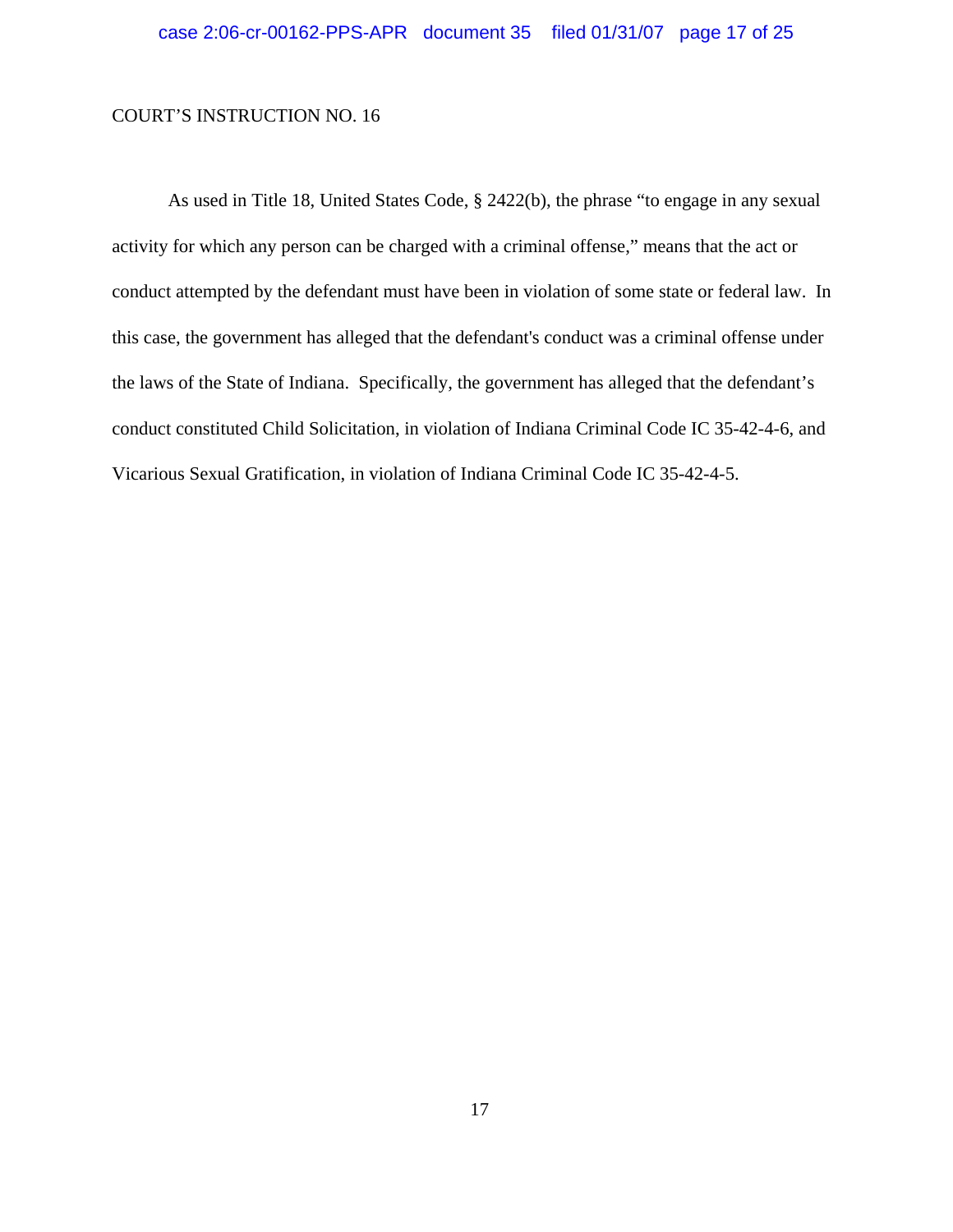### case 2:06-cr-00162-PPS-APR document 35 filed 01/31/07 page 18 of 25

#### COURT'S INSTRUCTION NO. 17

Indiana Criminal Code IC 35-42-4-6, entitled "Child Solicitation," was in full force and effect during the relevant time period.

This statute states as follows:

(a) As used in this section, "solicit" means to command, authorize, urge, incite, request, or advise an individual by using a computer network to perform an act described in subsection (b).

(b) A person eighteen (18) years of age or older who knowingly or intentionally solicits a child under fourteen (14) years of age, or an individual the person believes to be a child under fourteen (14) years of age, to engage in

(1) sexual intercourse; or

(2) any fondling or touching intended to arouse or satisfy the sexual desires of either the child or the older person;

commits child solicitation.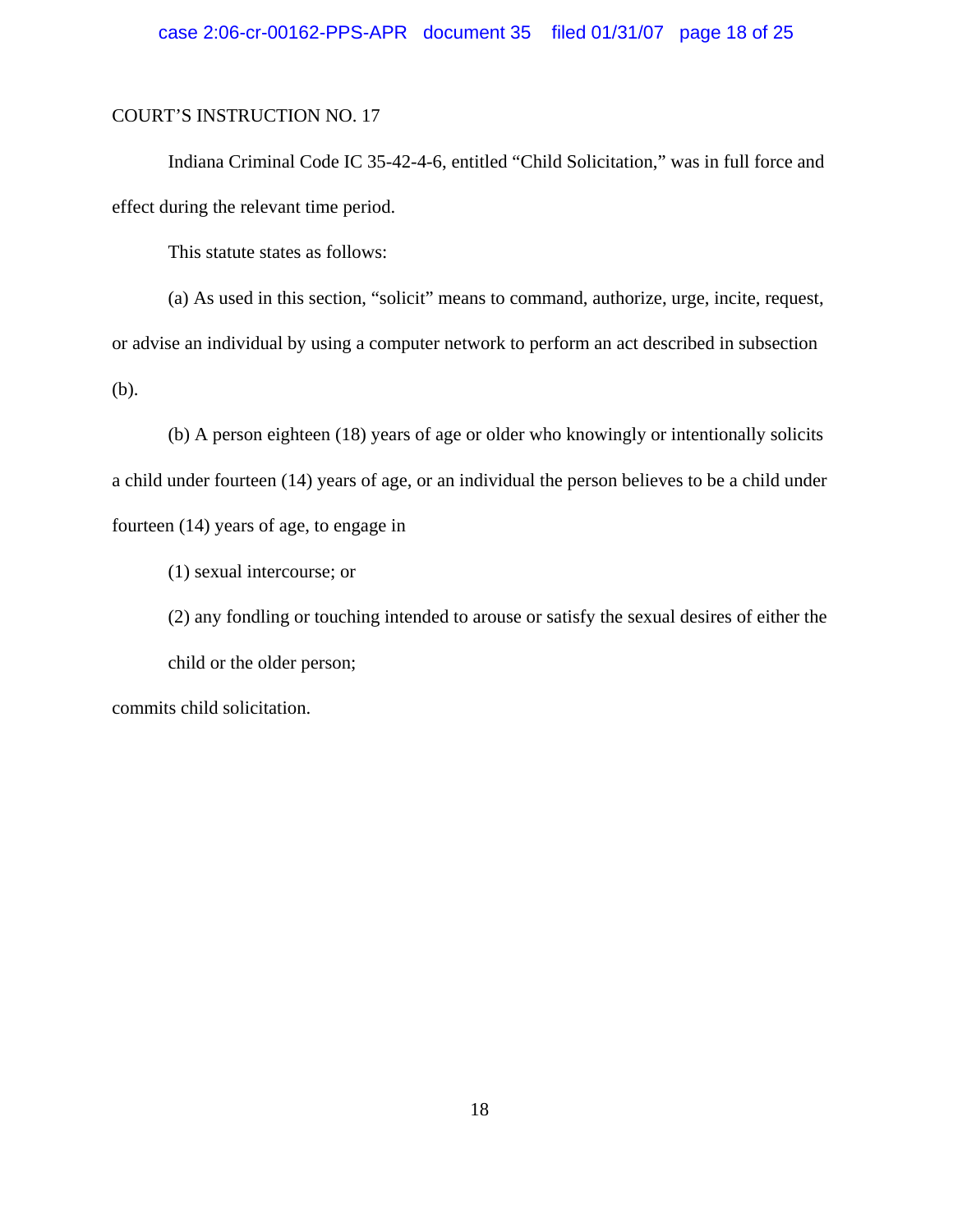Indiana Criminal Code IC 35-42-4-5, entitled "Vicarious Sexual Gratification" was in full force and effect during the relevant time period.

This statute states as follows:

A person eighteen (18) years of age or older who knowingly or intentionally directs, aids, induces, or causes a child under the age of sixteen (16) to touch or fondle herself with intent to arouse or satisfy the sexual desires of a child or the older person commits vicarious sexual gratification.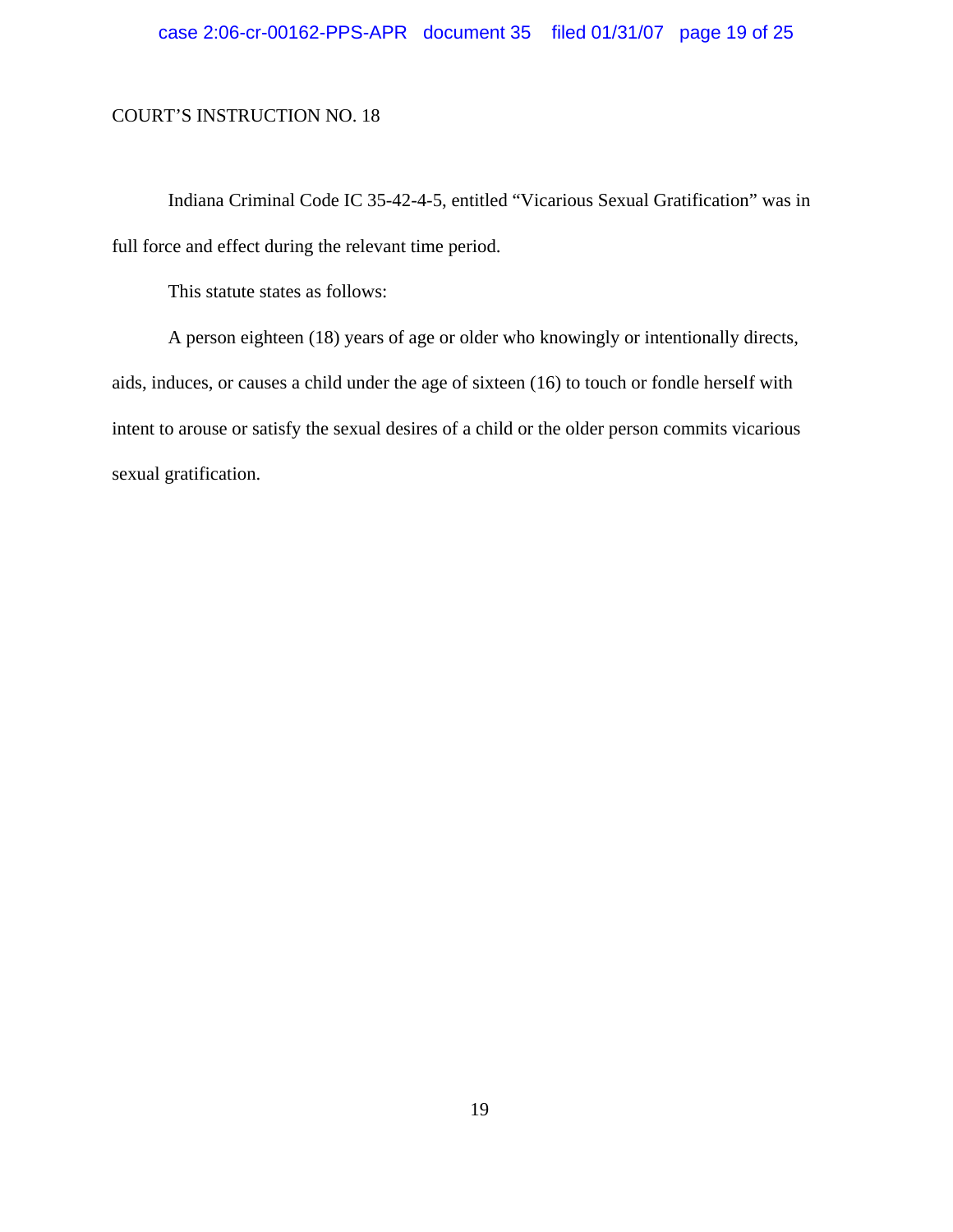The government alleges that the defendant committed certain violations of Indiana law. The government need not prove that the defendant violated both the Indiana Child Solicitation statute and the Indiana Vicarious Sexual Gratification statute. However, the government must prove that the defendant violated at least one of those two laws. In order to find that the government has proved that the defendant violated Indiana law, the jury must unanimously agree on which specific law the defendant violated.

For example, if some of you find that the defendant violated the Child Solicitation statute and the rest of you find that the defendant violated the Vicarious Sexual Gratification statute, then there is no unanimous agreement on which act has been proved. On the other hand, if all jurors find that the defendant violated the Child Solicitation statute, or if all jurors find that the defendant violated the Vicarious Sexual Gratification statute, then there is unanimous agreement.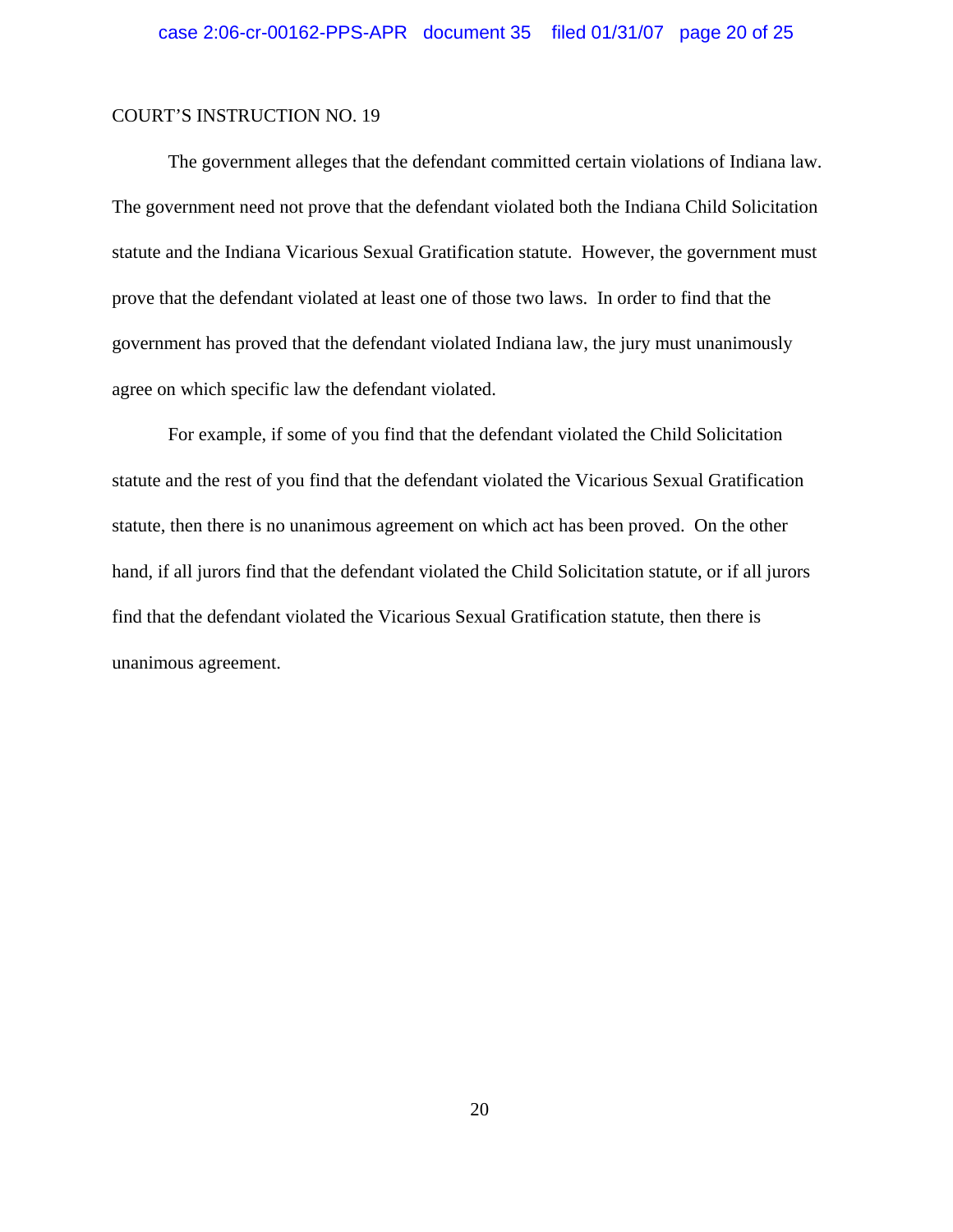# case 2:06-cr-00162-PPS-APR document 35 filed 01/31/07 page 21 of 25

# COURT'S INSTRUCTION NO. 20

It is not a defense that the person whom the defendant communicated with was not in fact an actual minor, but rather an adult posing as a minor.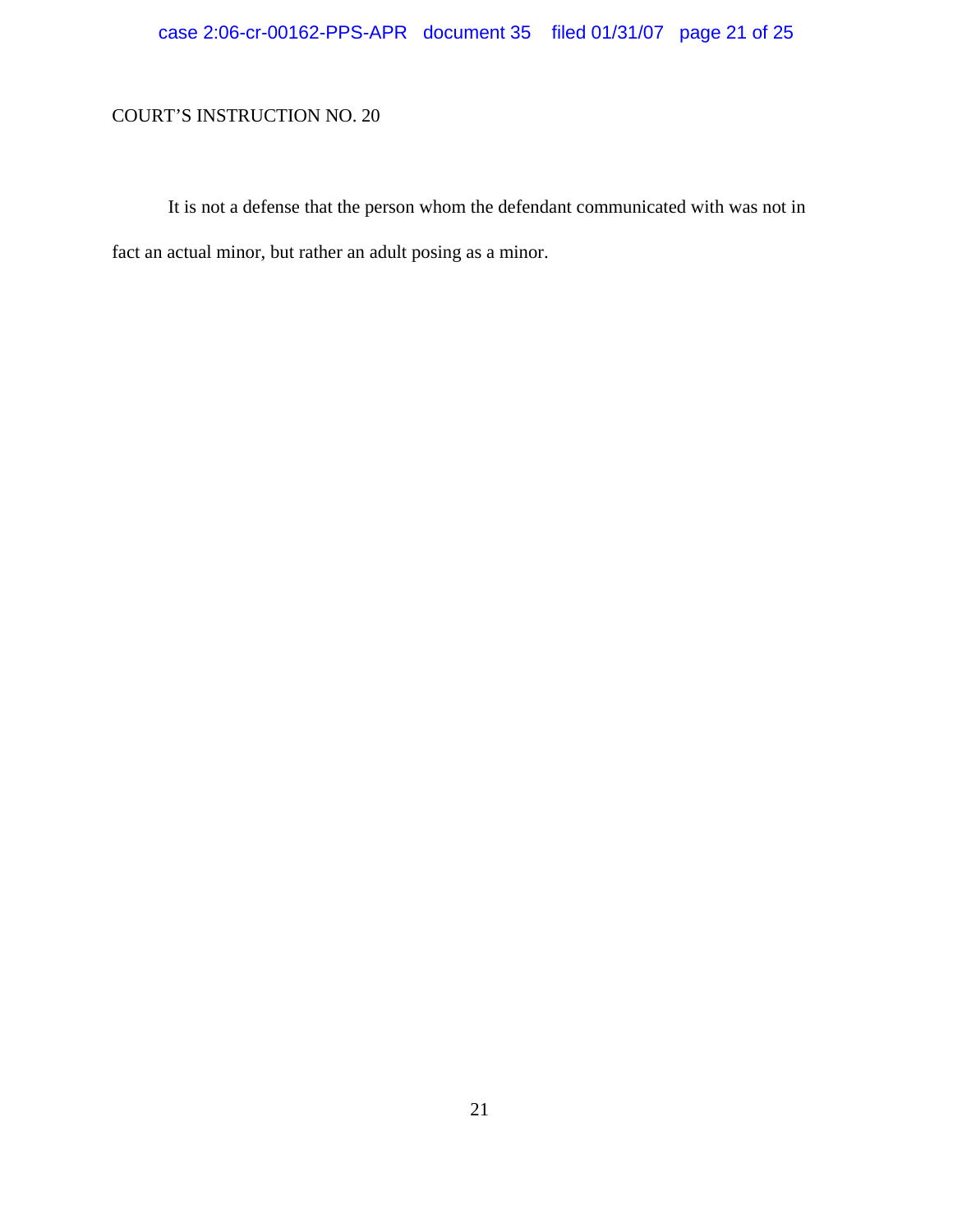The indictment charges that the offense was committed "on or about" certain dates. The government must prove that the offense happened reasonably close to that date but is not required to prove that the alleged offense happened on an exact date.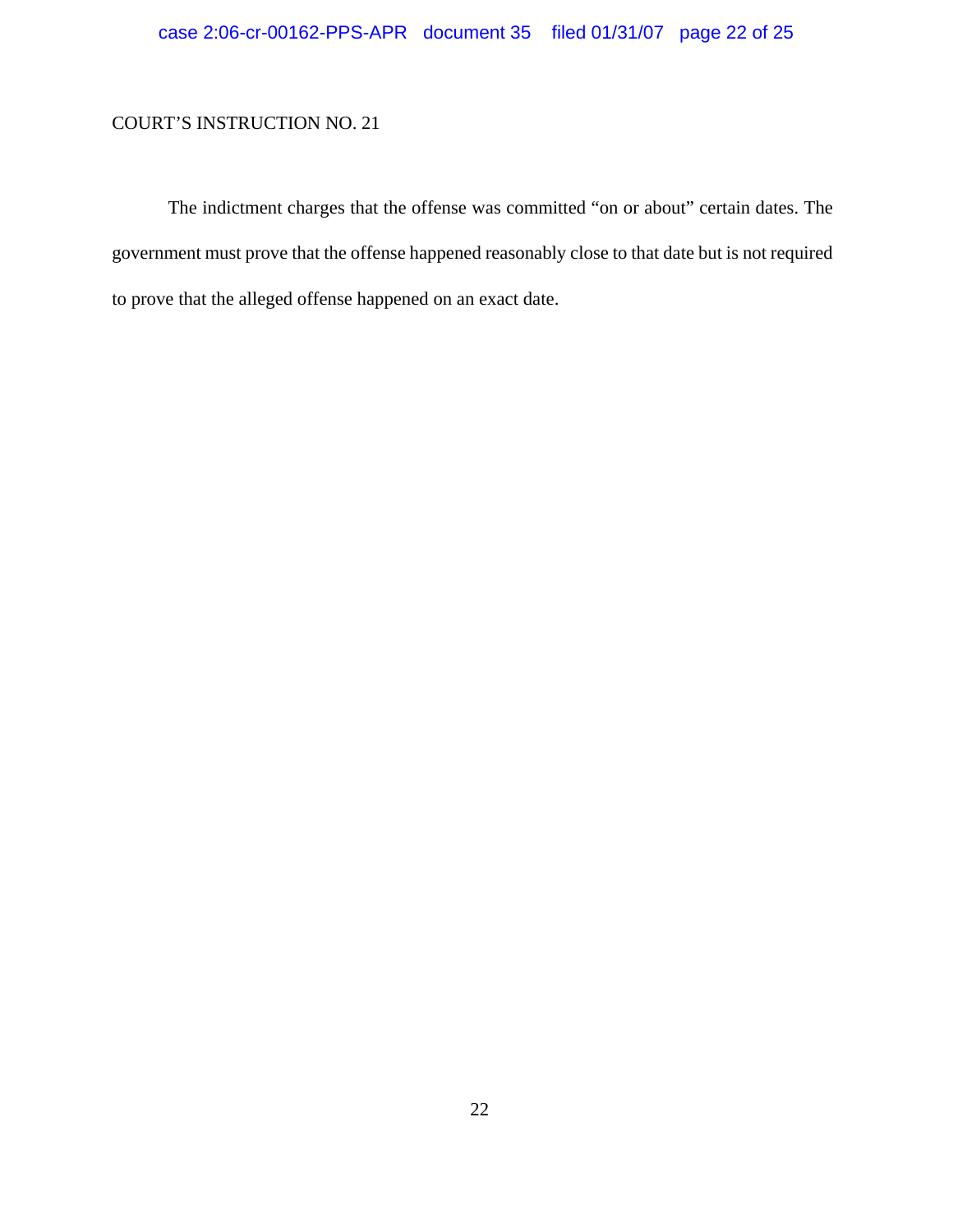Upon retiring to the jury room, select one of your number as your foreperson. The foreperson will preside over your deliberations and will be your representative here in court. Forms of verdict have been prepared for you.

Take these forms to the jury room, and when you have reached unanimous agreement on the verdict, your foreperson will fill in and date the appropriate form, and each of you will sign it.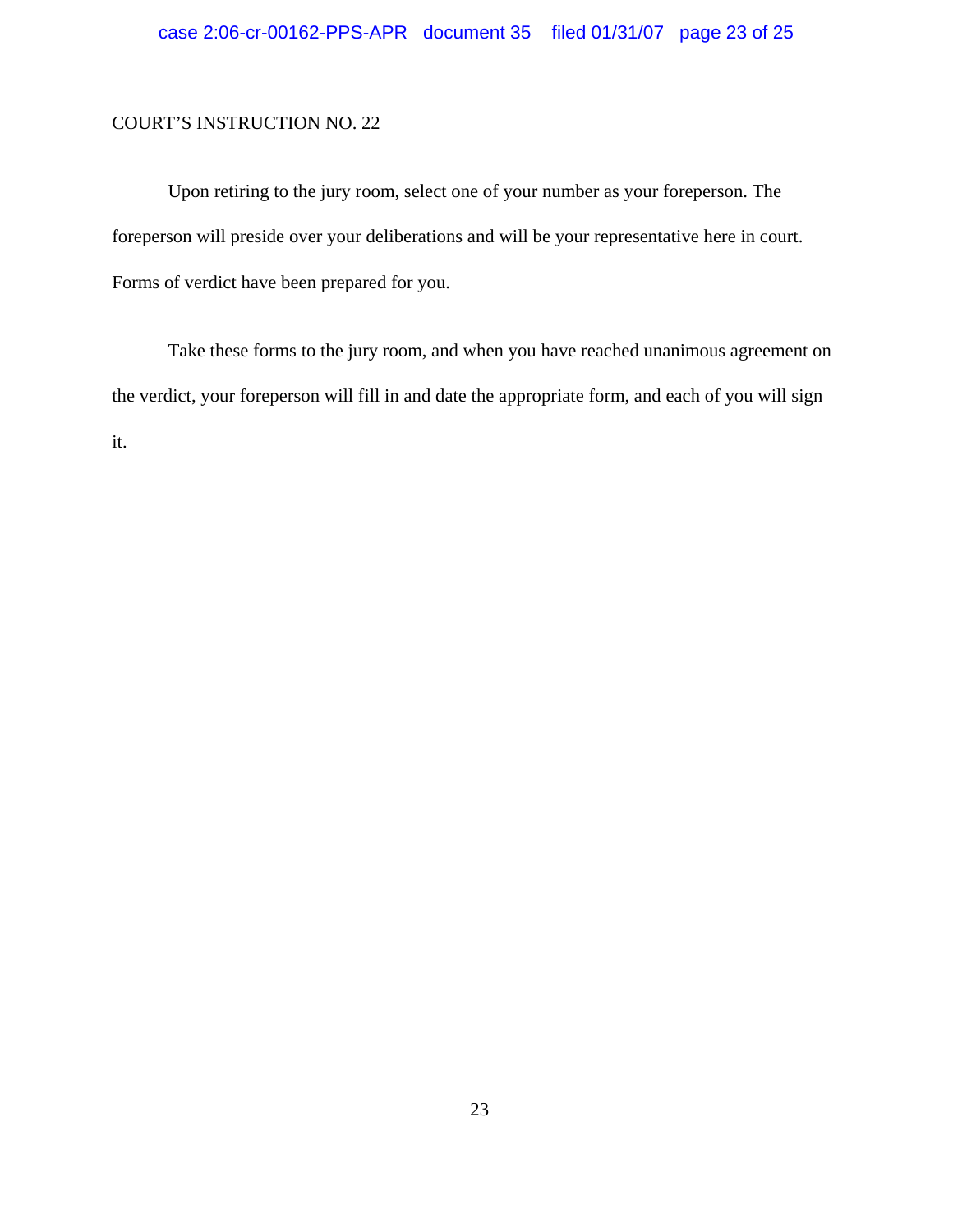I do not anticipate that you will need to communicate with me. If you do, however, the only proper way is in writing, signed by the foreperson, or if he or she is unwilling to do so, by some other juror, and given to the marshal.